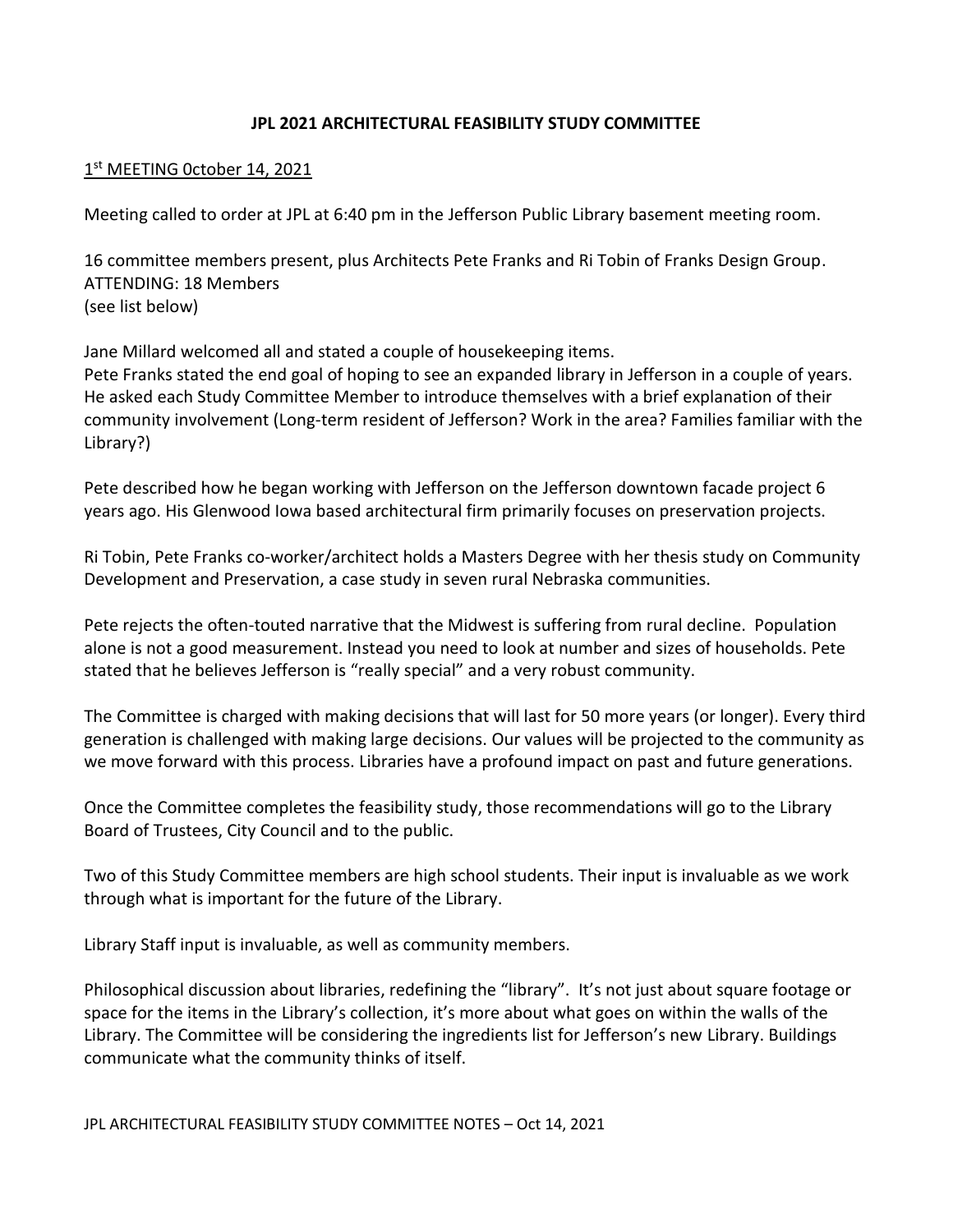Consideration must be given to the historical original Carnegie Building built in 1904 AND the new addition of 1966. Both buildings, by architectural yardstick are historical buildings. Perceptions & Initial Observations: Our two buildings have adapted over time – and they will continue to do so in the next 50 years.

What's the worst outcome at the end of this Study? "Status quo". "No action". "Just build a storage shed."

We don't need more space for books. We need to consider work space for staff, people and community activities. Room for Children's, Teen's and Adult programs, Storage. Meeting space. Teen space. Adult reading space. Café? This project is not about walls & doors. It's more about how people want to use the building.

Dream "rainbows and unicorns". Develop your Wish List.

We can only dream what the future may hold for technology.

This recommendation will be a signal to the community that we value knowledge.

Brief discussion of rumored Wells Fargo building suitability, but first the Study Committee needs to define the vision for the Library.

Project goals:

Accessible entry Elevator Space Expanded and more-connected programs (Children's, Teens & Adults)

- 1. Read the history of the Library on the Library's website: https://www.jefferson.lib.ia.us/
- 2. Pete challenged each Committee member to walk the perimeter and the inside of the Library and observe – (before the next meeting) and visit other libraries. Ask questions.
- 3. Watch for the Library's website launch of an ARCHITECTURAL STUDY COMMITTEE section for posting online the collection of meeting notes, media releases, reading 2018 George Lawson space needs assessment, etc.

Next meeting to be November  $18<sup>th</sup>$  at 6:30 pm at the Jefferson Public Library. All future meeting dates and locations of this Committee will be announced.

Meeting adjourned at 8:30 pm.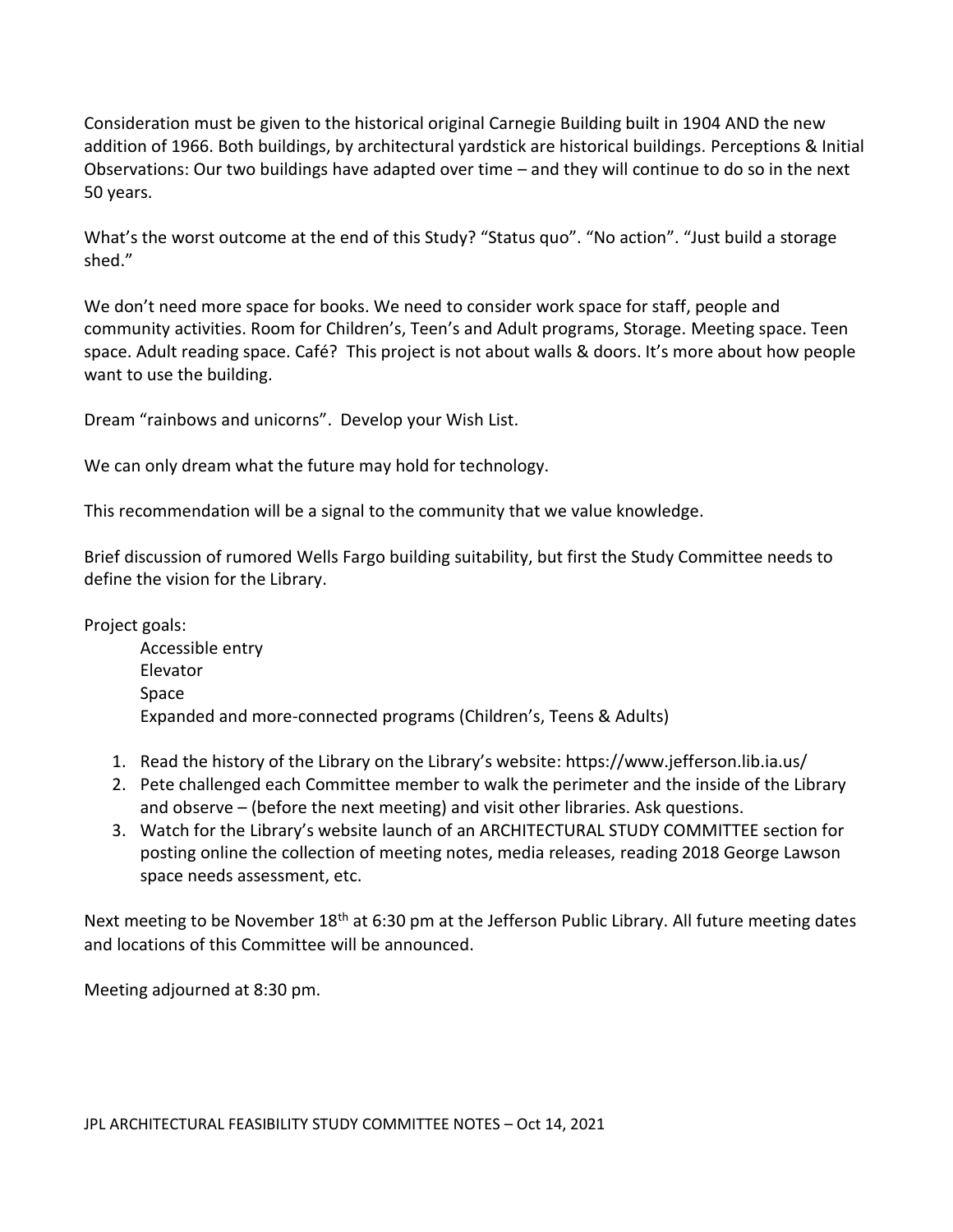## 1st MEETING October 14, 2021

## ATTENDEES:

**Architect Pete Franks, Franks Design Group, Glenwood IA Ri Toben, Architect, Franks Design Group, Glenwood IA** Allee Hinote Beth Vander Wilt Carole Custer Chad Stevens, City Bldg Official Cindi Daubendiek via ZOOM Connie Boyd Craig Hertel via ZOOM Gavin Vander Linden Ginny Showman, Friends of Library Jane Millard, Library Director Jerry Roberts, Trustee Jo Byriel, Library Administrative Assistant Mary Pedersen Stephanie Hall, Youth Librarian Susan Laehn, Trustee Tracy Deal